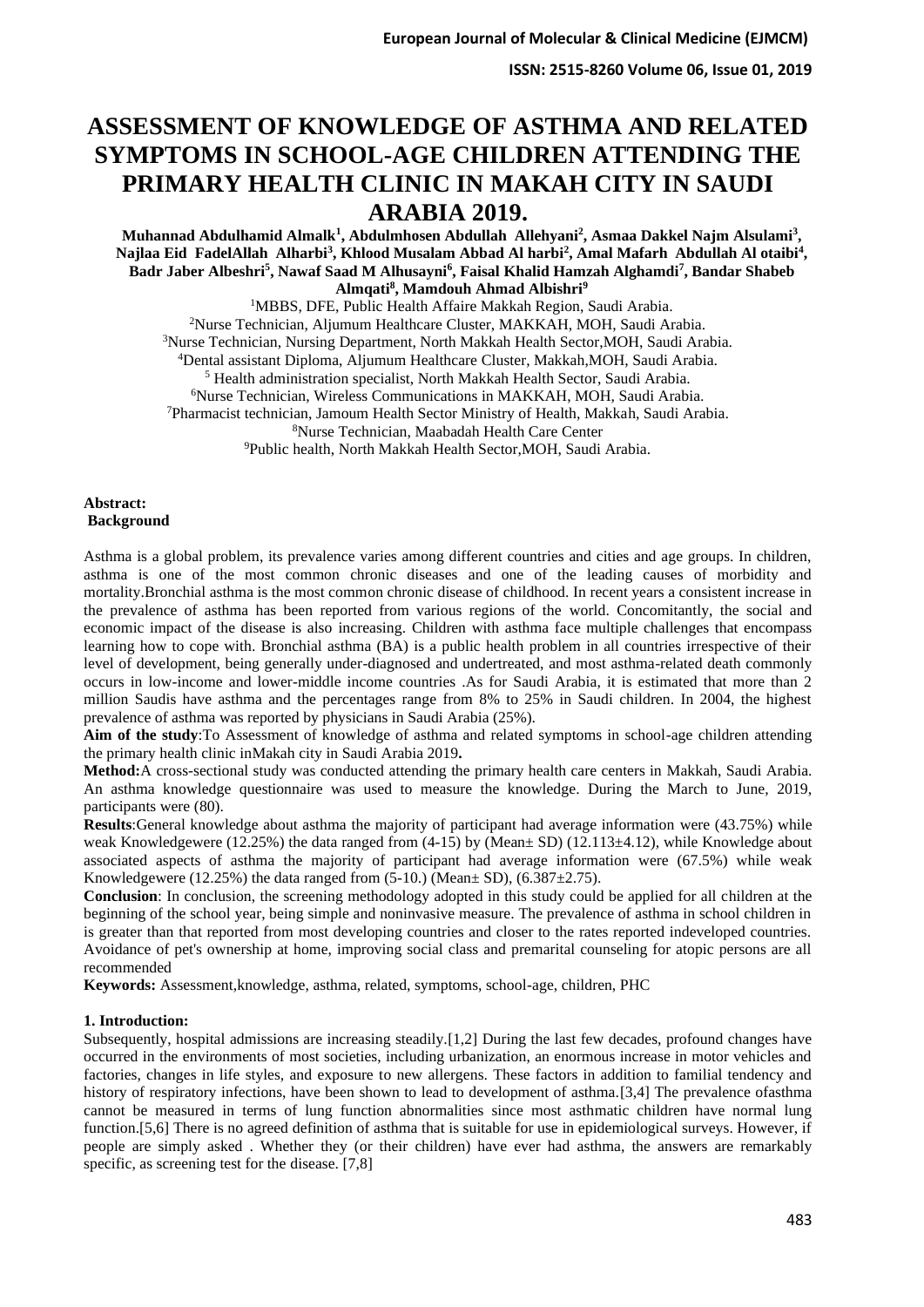#### **ISSN: 2515-8260 Volume 06, Issue 01, 2019**

Bronchial asthma affects any group age. Based on the Global Initiative for Asthma report, it is estimated to be currently affecting 300 million individuals. When the disease is uncontrolled, it decreases the quality of life, restrains from certain activities, and may sometimes cause death. Hence, it is considered as a serious health problem worldwide. It is estimated that the prevalence of asthma globally to be between 1% and 18% in different countries' populations.[9]The prevalence of asthma cannot be measured in terms of lung function abnormalities since most asthmatic children have normal lung function.[10,11] There is no agreed definition of asthma that is suitable for use in epidemiological surveys. However, if people are simply asked whether they (or their children) have ever had asthma, the answers are remarkably specific, as screening test for the disease.[12]

Asthma is reported to be one of the most common chronic diseases in childhood, impairing not only the quality of life of the patients but also their families and incurring high costs to the health care system and society [13]. In the Middle East, asthma prevalence ranging from 5% to 23% has previously been reported to be lower than in developed countries [14,15]. This variation in rates suggests that environmental factors and variations in the presence of aeroallergens may affect its development. Genetic factors and temperature have a very close inverse correlation with the seasonal distribution of asthmatic attacks while humidity has a direct correlation. There are insufficient data to fully explain the variations in prevalence within and between populations [16].Bronchiolitis usually happens in the winter and early spring. It most often affects children younger than 2 years old (The Saudi initiative of bronchiolitis diagnosis, management, and prevention (SIBRO) aimed to facilitate pediatricians and general practitioners to manage such conditions. The roles of supportive therapy; oxygen; bronchodilators; anti-inflammatory, antibacterial, and antiviral agents; and make recommendations to influence clinician behavior on the basis of the evidence. The prevention methods are reviewed, as is the potential role of complementary and alternative medicine (CAM). [17]

Bronchiolitis is an acute inflammatory illness of the small bronchioles, which is usually caused by a viral infection. The most common agent is a respiratory syncytial virus (RSV). This condition may manifest at any age, but symptoms are usually severe only in young infants [18]. The prevalence of bronchiolitis in the KSA ranges between 25%-88%. RSV belongs to the pneumoviridae family (a single-stranded RNA) with two subtypes, A and B. Bronchiolitis is a well-recognized condition; it affects around 1%–3% of all healthy children and more than 10% in high-risk groups. Bronchiolitis represents a large public health burden throughout the world where 2%–10% of cases require hospitalization. About 5% of RSV bronchiolitis cases require Intensive Care Unit (ICU) admission. [19]

### **1.2 Literature Review**

Locally, in Asir region, Saudi Arabia, a similar study conducted to assess the knowledge and awareness among mothers of asthmatic children revealed that mothers had deficiencies in their knowledge about asthma; most mothers did not know the mechanism of the disease and its potential complications. [20]

Another similar local study, carried out in 2013 in Riyadh, Central Saudi Arabia, to explore the caregiver's knowledge and its relationship to asthma control among children, found that the prevalence of uncontrolled asthma was three times higher in children of the participants who have misconceptions about the proper time to stop asthma medication. They believed that medication should be stopped once the coughing is over and after an acute asthma attack has resolved. [21,22]

World Health Organization report (2016) about epidemiologic studies have shown that the prevalence of asthma is increasing all over the world, especially in non-industrialized countries [23]. present the overall prevalence of childhood asthma in Dekerness district using questionnaire diagnosed asthma was found to be 13.4% which is higher than the different school-based studies carried out in Egypt which varied over time and regions. It varied from 8.2% in Cairo [24] to 14.7% in El Nozha region [25], up to 46.1% in Al Maadi and Al Maasara region [26]. While in the Nile Delta region, the overall prevalence was 7.7% [27], in Damietta Governorate was 9.1% [28] while in Menoufiya Governorate, it was 6.5% [29]. The asthma prevalence in Assiut city, Upper Egypt was 6.2% [26], in Abu Khalifa village. In El-Ismailia Governorate, it was 9.6% [27] while in Fayoum city it was 6.3% [28]. These variations in prevalence rates may be attributed to different population studied, asthma

Stempel etal , found that in a Chicago community survey, that knowledge about the disease of family members of asthmatic patients was no better than that of the general public, also revealed that there are several myths related to asthma attacks and their treatment. The carers had many misconceptions regarding triggers of asthma. Among them were rice and foods rich in oil. This belief leads to withholding of a wide variety of healthy nutritious foods from growing children, thereby having an adverse effect on their nutritional status and overall growth pattern. [29]

 Fadzil et al reported in Previous studies that were conducted on parents with asthmatic children have also shown low asthma knowledge results, such as the mean score of the parents was 15.5, which was 50% of the total score.[20] There was a higher score in another study, with a mean of 18.3 for parents with asthmatic children who were admitted to New Castle Mater Hospital and John Hunter Hospital.[16] In addition, in another study, parents scored 19.9 in the Royal Children Hospital, Australia.[30] Comparably, one of the highest percentages on the asthma knowledge test was an average of 72% by parents.[18]

Another study conducted in Lebanon found that majority of parents did not recognize asthma by its name, but referred to it as chest allergy or recurrent dyspnea. Most of them were confused about the etiology of asthma, 66.5% thought that herbs were a useful treatment for asthma, and 48% of parents were worried that inhaler therapy could cause an addiction. [31]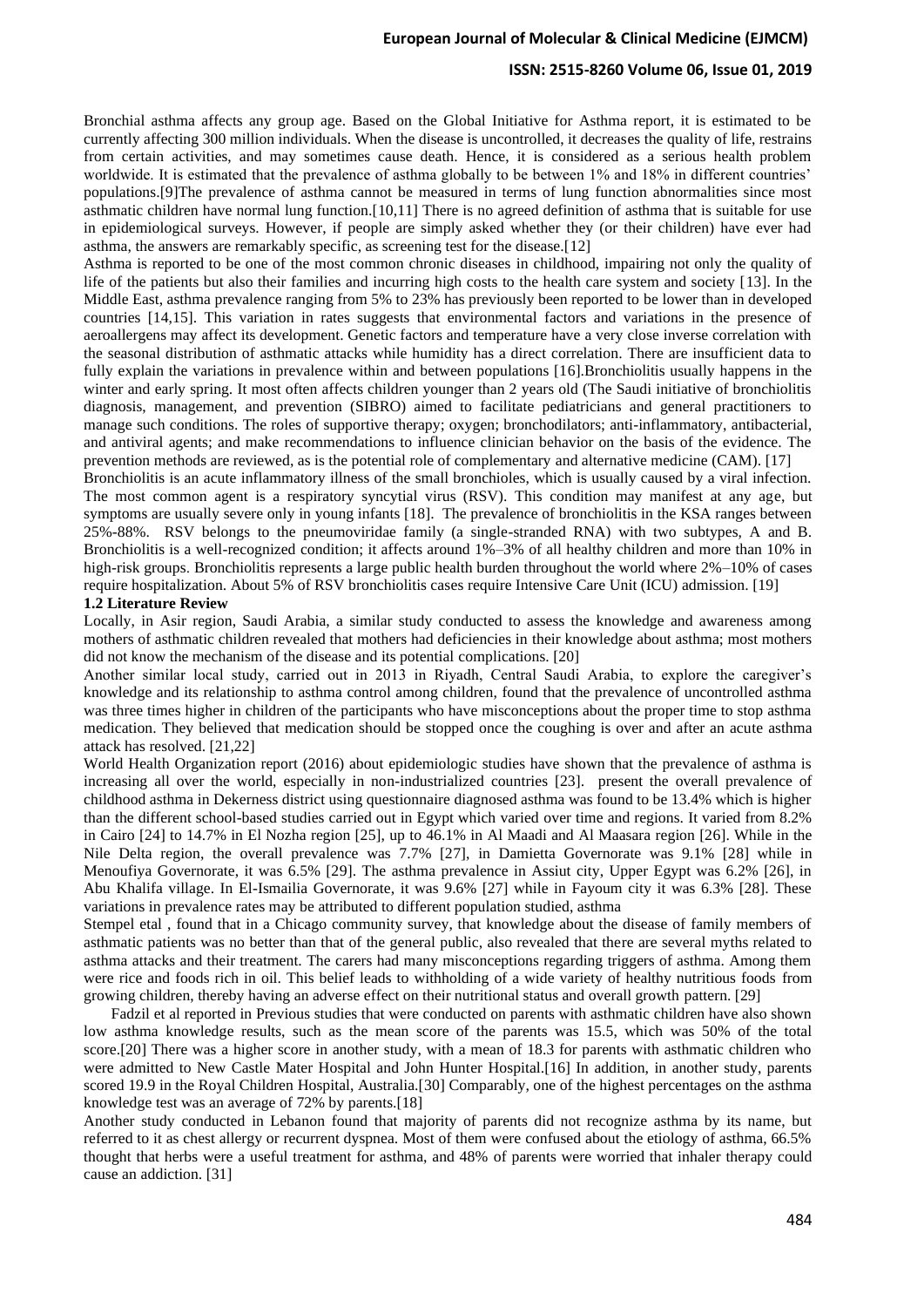### **1.3. Rationale:**

Local reports in Saudi Arabia (SA) suggest that the prevalence of asthma is increasing. Poor knowledge about asthma and related symptoms, fear of the use of new drugs, and the lack of awareness of the importance of disease control are common among primary care physicians who care for asthma patients in KSA. Consequently, many asthma patients continue to be underdiagnosed, undertreated, and at risk of acute exacerbations resulting in work or school missing days, increased use of costly acute healthcare services, and decrease quality of life.

### **1.3 Aim of the study :**

To Assessment of knowledge of asthma and related symptoms in school-age children attending the primary health clinic inMakah city in Saudi Arabia 2019

#### **1.4 Objectives**:

Assessment of knowledge of asthma and related symptoms in school-age children attending the primary health clinic inMakah city in Saudi Arabia 2019

#### **1.5 Study design**:

This study is descriptive type of cross-sectional study was conducted among school-age children asthma applying a convenience sampling technique .

### **1.6 Study Area**

This study was conducted at Makkah Mokarramah,during the March to June, 2019 which is one of the major cities in Saudi Arabia with an estimated population of approximately 2 million.There are 38 primary health care (PHC) centers at Makkah Mokarramah ,Saudi Arabia. Primary health care is a cornerstone in the national health transformation as a part of the Vision 2030 in Saudi Arabia.13 Primary health care centers provide preventive, curative, and rehabilitative health services including treatment of common illnesses, immunization, maternal and child health, screening, and oral health. In each PHC center, a dedicated clinic run by a general practitioner and other healthcare professionals is assigned for follow up of children diagnosed with asthma. The clinic provides clinical care as well as educational services for patients. Asthma clinics in PHC centers follow the Saudi guidelines for asthma including management and education for patients. Children with asthma are diagnosed in the hospital by specialist physicians and then referred to the PHC centers for follow up. The number of registered physiciandiagnosed children with asthma in the PHC centers in the Makkah Mokarramah region is approximately 2000. The primary data were collected from caregivers of children with asthma coming for a follow-up visit in the asthma clinic in PHC centers in at Makkah Mokarramah, Saudi Arabia.

#### **1.7Study Population**

The target study population were school age, with sample size of (80) distributed to all geographical areas. The inclusion criteria of the study were: i) children diagnosed with asthma; ii) children aged school age; iii) visiting PHC centers with their caregivers for follow up; and iv) caregivers can speak Arabic. Children with other chronic diseases or their caregiver was not a first-degree relative were excluded from this study, the frequency of outcome variable of 50% with an accepted margin of error of plus-or-minus 5 and a confidence level of (95%). 4 PHC centers were randomly selected to be included in the study these centers were selected from the list of PHC centers in Makkah Mokarramah, Saudi Arabia using simple random sampling technique. Within these centers, caregivers of children with asthma attending a follow-up visit in the asthma clinic were recruited sequentially.

### **1.8 . Sample size**

was calculated based on 18.3% of parents who correctly answered more than 60% of the questions in Using 95% confidence interval and a 5% margin of error, the sample size was estimated to be 80 . The sample size was calculated by using open Epi epidemiologic calculator. A nonrandom, convenience sampling technique was used to obtain the sample

#### **2. Data collection tool**

Data were collected using a questionnaire developed by the investigator, based on the study objectives and after a literature review of similar studies the questionnaire is divided into three sections. The first section includes the demographic characteristics and background of the study population and their asthmatic children, self-education about the disease. The individuals' demography consisted of age, sex, marital status, number of children if any, education, place of residence, job, if the person suffers from asthma, and whether they have children who suffer from bronchial asthma or know someone who suffers from asthma. Followed by 30 questions about asthma awareness covering various aspects, and then a section about self-education about asthma and the sources of the information they know about asthma.This survey was performed using a Structured Asthma Knowledge Questionnaire in their native language (Arabic) that was answered through interviews with (80) randomly selected participant Arabians The data was collected, translated, entered to a database and analyzed.

#### **2.1 Data entry and analysis**:

The data had been entered and analyzed using Statistical Package for Social Sciences software version 22.0. Descriptive statistics (e.g., number, percentage) and analytic statistics using Chi-square tests  $(\chi^2)$  to test for the association and/or the difference between two categorical variables will be applied. A  $P < 0.05$  was considered statistically significant.

#### **2.2 Pilot study**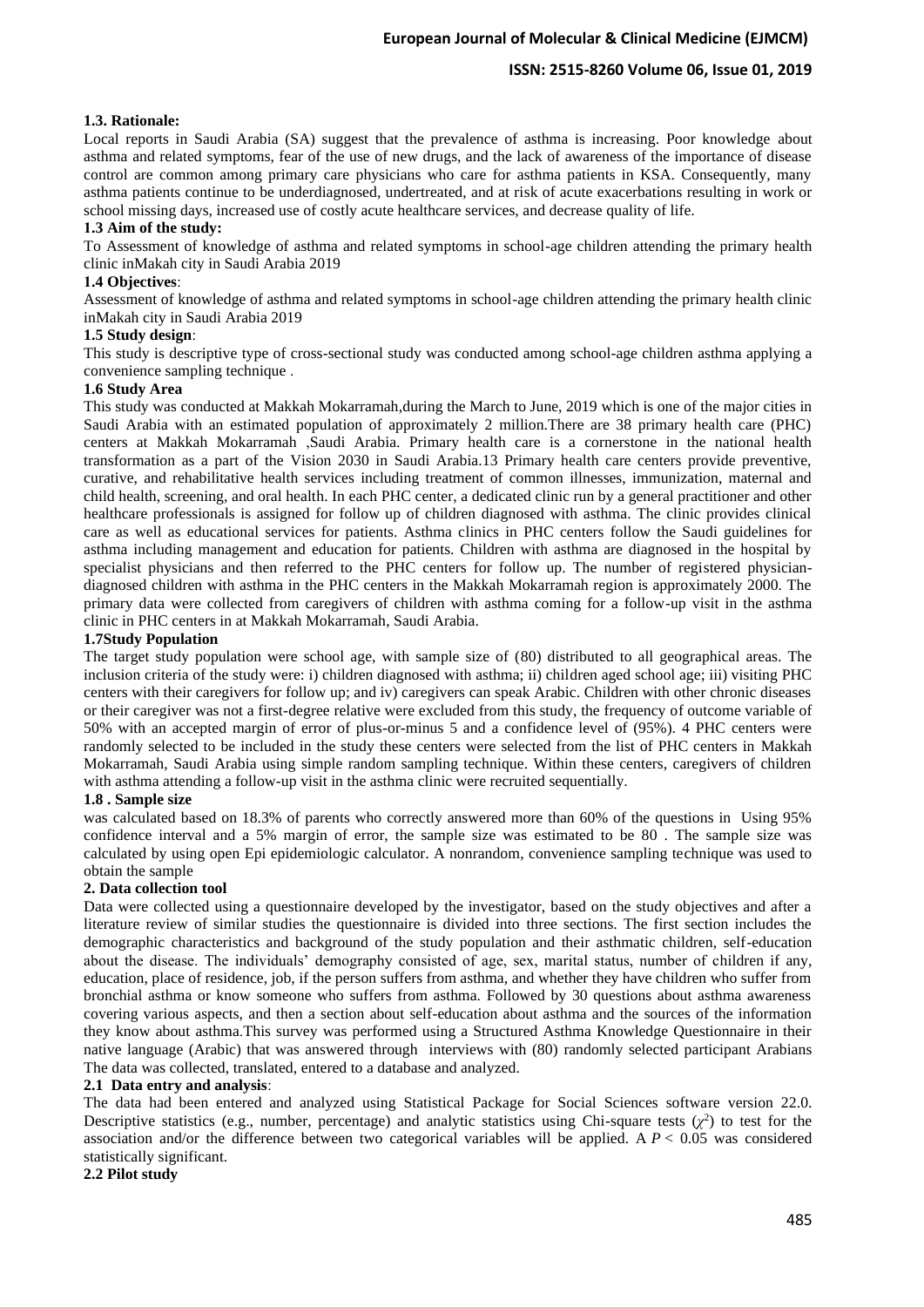### **ISSN: 2515-8260 Volume 06, Issue 01, 2019**

A pilot study has been conducted in the same sector due to the similarity to the target group using the same questionnaire to test the methodology of the study. As a feedback, the questionnaire has been clear and no defect has been detected in the methodology

### **2.3 Ethical considerations**

Permission from the Makkah joint program of Saudi pediatric residency program will be obtained. Permission from the Directorate of health and education, verbal consents from all participants in the questionnaire were obtained. All information was kept confidential, and results will be submitted to the department as feedback .

## **2.4 Budget: Self-funded**

### **3.Result**

**Table 1**Distribution of demographic data(age, gender, Occupation, Number of children, Level of education) in our study(n=80)

| e (years)        |    |
|------------------|----|
| <25              | 5  |
| $25 - 35$        | 75 |
| $35 - 45$        | 75 |
| $>45$            |    |
| mber of children |    |
| $\mathbf{1}$     | 5  |
| $\overline{2}$   | 75 |
| 3 or more        | 5  |
| vel of education |    |
| lliterate        | 5  |
| Primary          |    |
| Preparatory      | 5  |
| Secondary        | 5  |
| Jniversity       |    |
| cupation         |    |
| Work             | 25 |
| Not work         | 75 |
| mily income      |    |
| $<$ 5000         |    |
| 5000-10000       | 5  |
| 10000-15000      | 5  |
| >15000           |    |
| e of child       |    |
| $<$ 5            | 5  |
| $>\!\!5$         | 5  |
| nder of child    |    |
| Male             | 5  |
| Female           | 5  |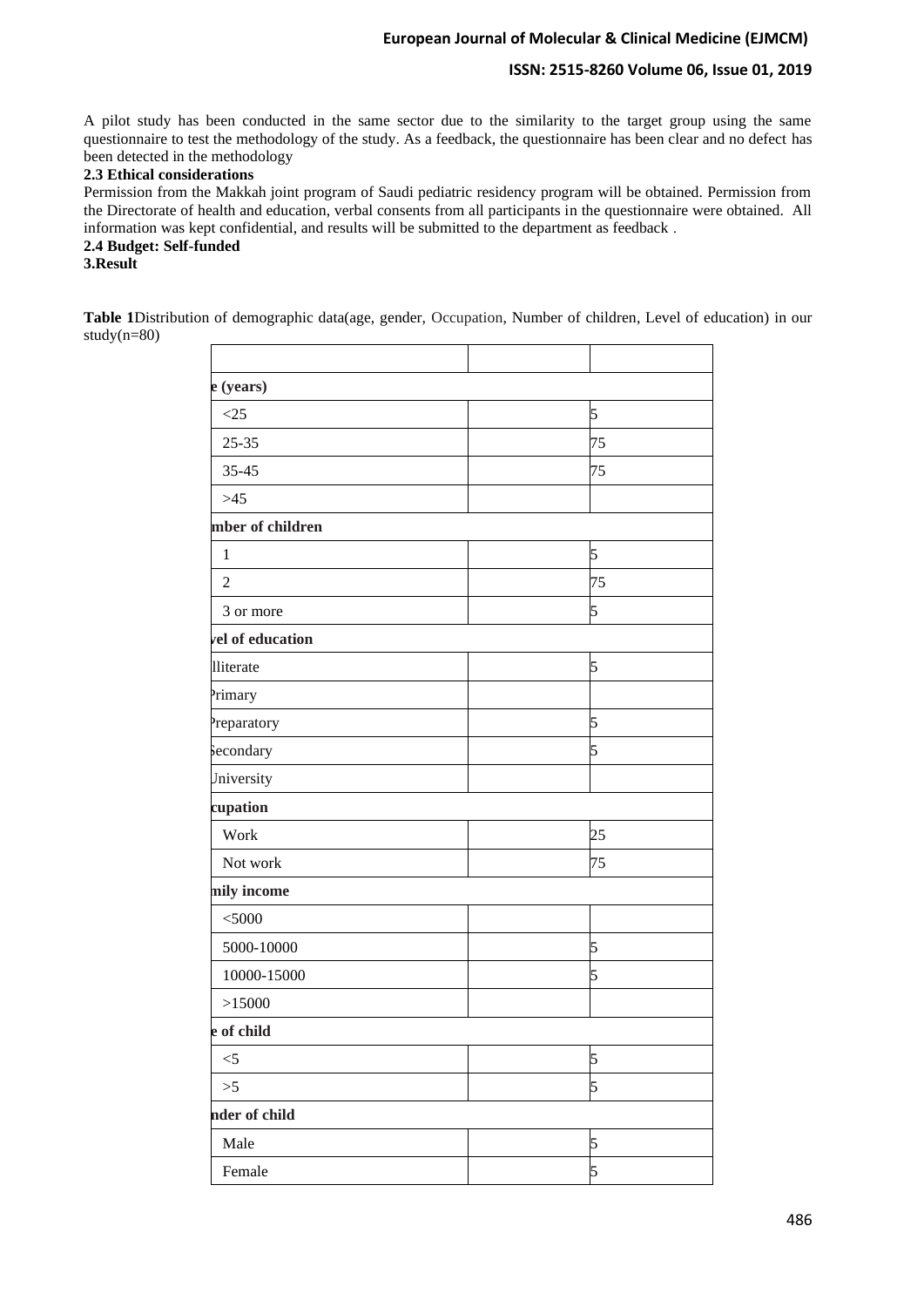### **ISSN: 2515-8260 Volume 06, Issue 01, 2019**

In our study showed that the only  $(28.75%)$  of the participated were $(35-45)$  years while <25 years were $(22.5%)$ , regarding the Number of children the majority of the participated 3 or more were (62.5%) flowed by 2 were(28.0%), The majority of the participated the level of education were Primary (35.00%). and the majority of Occupation were work (66.25%), regarding Family incomethe majority of the participated <5000were (30.0%) regarding age of the majority of the participated <5 were(77.5%), regarding gender of child the majority of the participated female were(52.5%)

|                                                                                                                                                      | ongly agree | ree | agree | ongly<br>agree | of<br>emeent |
|------------------------------------------------------------------------------------------------------------------------------------------------------|-------------|-----|-------|----------------|--------------|
| neral knowledge about asthma                                                                                                                         |             |     |       |                |              |
| main<br>of<br>asthma<br>is<br>cause<br>airway<br>ammation                                                                                            | 5           | 5   | 25    | 75             | 19           |
| hma attacks can be prevented if medications<br>taken even when there are no symptoms<br>ween attacks                                                 | 5           | 75  | 75    |                | 69           |
| infections are the main causes or triggers of<br>nma attacks                                                                                         | 25          | 25  |       | 5              | 06           |
| an asthmatic child gets the flu, you should<br>ly the inhaler even if there is no coughing or<br>eezing                                              | 5           | 75  |       | 75             | 25           |
| hmatic children might have attacks that are<br>ere enough to require hospitalization in an<br>ensive care unit or they might even die from<br>attack | 75          | 75  | 25    | 25             | $00\,$       |
| ne medications for asthma do not work unless<br>y are administered every day                                                                         |             |     |       |                | 00           |
| owledge about associated aspects of asthma                                                                                                           |             |     |       |                |              |
| ents/guardians should ask a doctor to tell the<br>ool that an asthmatic child should not<br>rcise or participate in physical education<br>sses       |             |     | 75    | 5              | 81           |
| ldren who have asthma should not participate<br>ports that make them run too much                                                                    |             |     |       |                | 25           |
| s best not to smoke or let anyone else smoke<br>r a child who has asthma                                                                             |             | 25  |       |                | 06           |
| the parents/guardians of a child with asthma<br>bke outside the house, it won't affect the child                                                     |             | 5   |       | 5              | 00           |

**Table 2** Distribution of thegeneral knowledge and associated about asthma questions

 Tables 2 regarding the general knowledge about asthma show some participants missed answering the first question in the first part of knowledge; therefore, the exact number of responses was mentioned but also the majority of participant agree in Asthmatic children might have attacks that are severe enough to require hospitalization in an intensive care unit or they might even die from an attack were (43.75%) and % of agreement were(75.0%) , Asthma attacks can be prevented if medications are taken even when there are no symptoms between attacks were (43.75%), and % of agreement were(74.69%) Flu infections are the main causes or triggers of asthma attacks were (41.25%) and % of agreement were69.06%)

 Regarding the Knowledge about associated aspects of asthma the majority of participant Strongly agree in it is best not to smoke or let anyone else smoke near a child who has asthma (55.0%) and % of agreement were (84.06%), also the majority of participant agree in Parents/guardians should ask a doctor to tell the school that an asthmatic child should not exercise or participate in physical education classes were (40%) and % of agreement were(77.81%),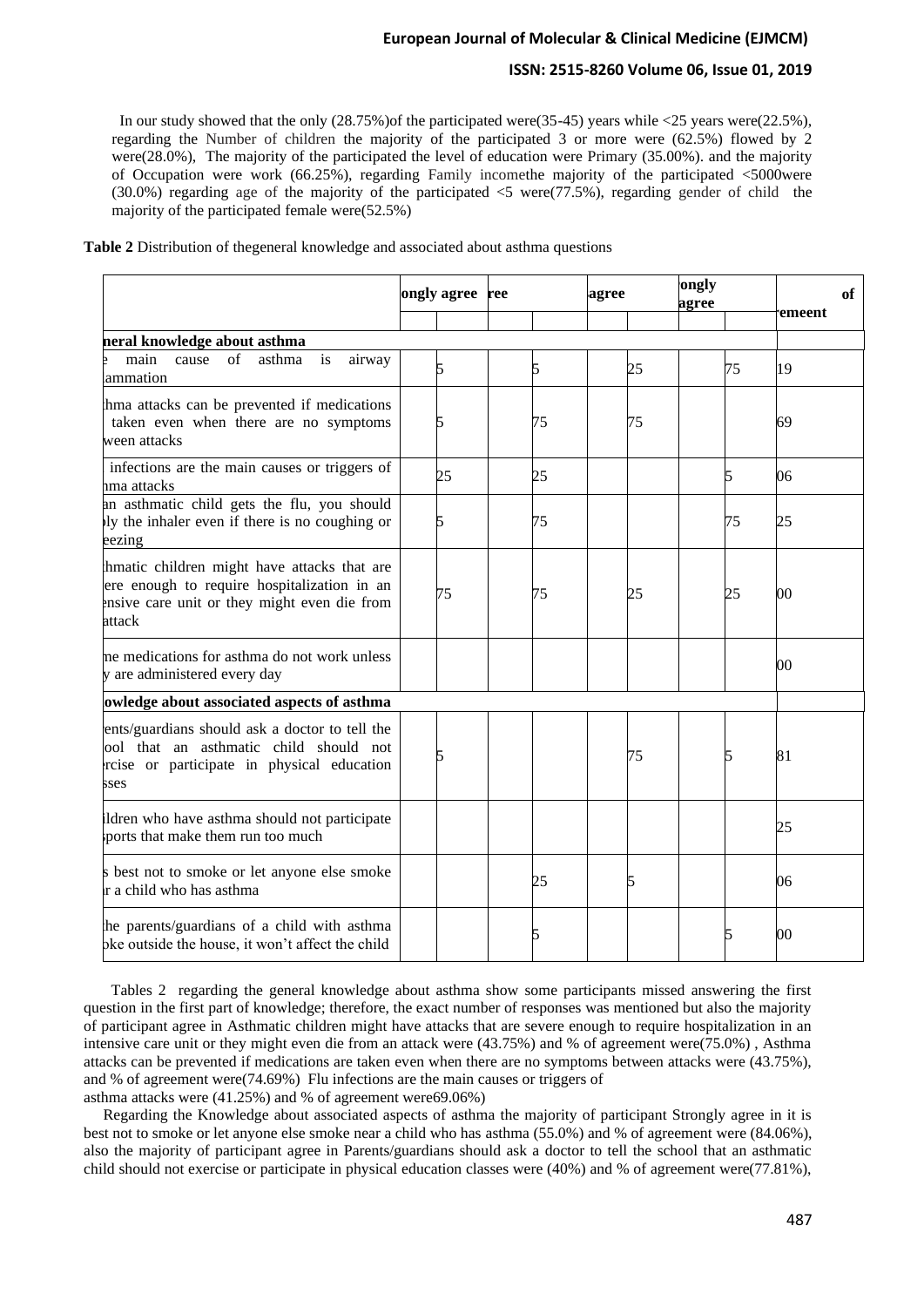Children who have asthma should not participate in sports that make them run too much were (35.0%), and % of agreement were(61.25%)

|  |  |  |  |  | Table (3) Distribution of thetotal general knowledge and associated about asthma |  |  |
|--|--|--|--|--|----------------------------------------------------------------------------------|--|--|
|--|--|--|--|--|----------------------------------------------------------------------------------|--|--|

| ms<br>eak:                     |    | owledge |    |     | ore         |  |
|--------------------------------|----|---------|----|-----|-------------|--|
|                                |    | erage   | þһ | nge | an±SD       |  |
| neral knowledge about asthma   |    |         |    | 5.  | $113+4.12$  |  |
|                                | 25 | 75      |    |     |             |  |
| owledge<br>associated<br>about |    |         |    |     |             |  |
| bects of asthma                | 5  | 5       |    | 0.  | $87 + 2.75$ |  |
| tal                            |    |         |    |     |             |  |
|                                | 5  |         |    | .6  | 623±5.144   |  |

 Table 3 Regarding General knowledge about asthma the majority of participant had average information were  $(43.75%)$  while weak Knowledgewere (12.25%) the data ranged from  $(4-15)$  by (Mean $\pm$  SD) (12.113 $\pm$ 4.12), while Knowledge about associated aspects of asthma the majority of participant had average information were (67.5%) while weak Knowledgewere (12.25%) the data ranged from (5-10.) (Mean $\pm$  SD), (6.387 $\pm$ 2.75), regarding total the majority of participant had average information were (75.0%) while weak Knowledgewere (17.5%) the data ranged from (8-26) by (Mean± SD)( 18.623±5.144)



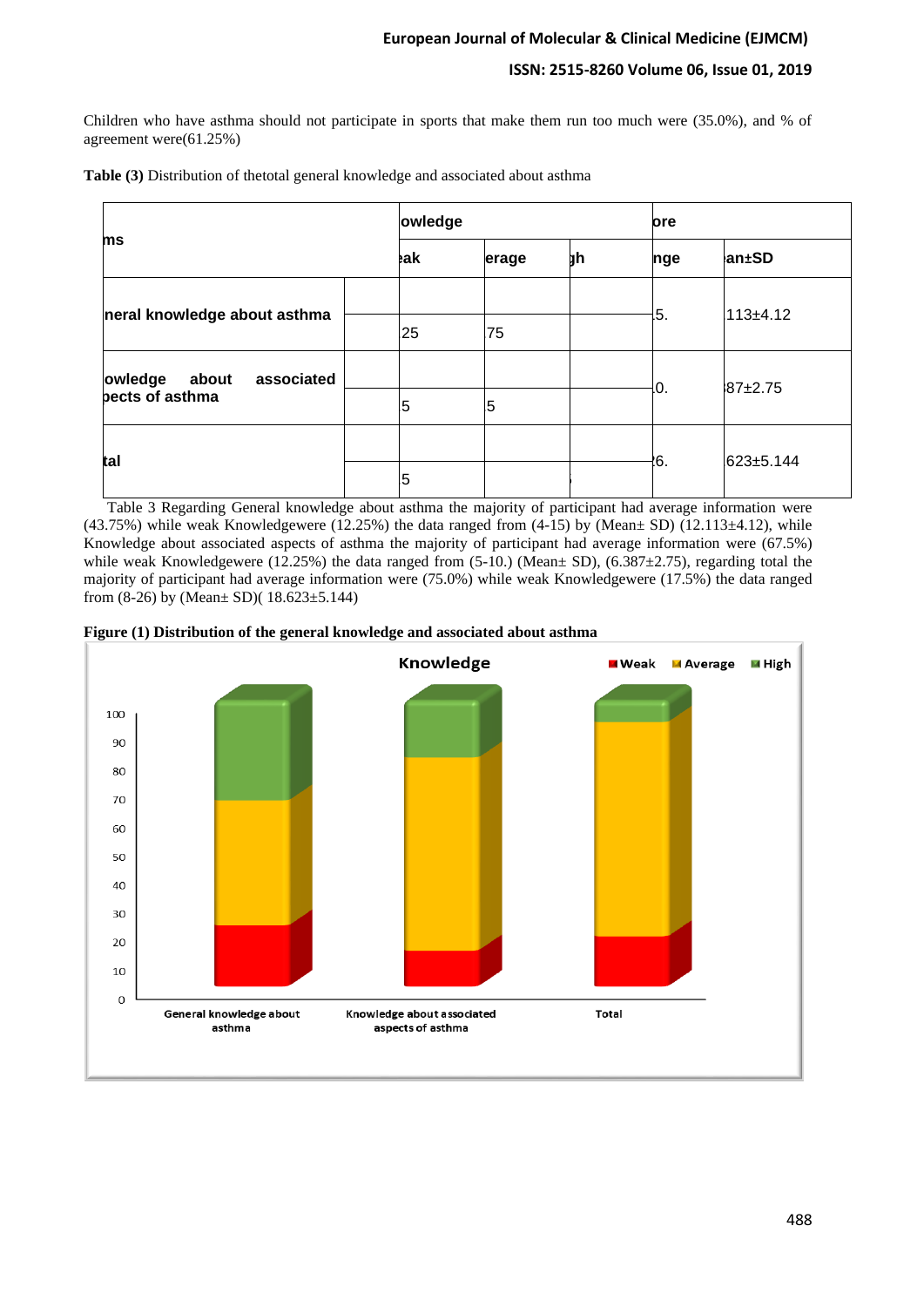**Table 4. Distribution of the responses of parents on their children's Asthma symptoms**

| nptoms                           |    |
|----------------------------------|----|
| Wheezing (at any time)           | 75 |
| Asthma (at any time)             | 25 |
| mptoms in past 12 months         |    |
| Wheezing                         |    |
| Sleep disturbance                |    |
| severe episode                   | 25 |
| Exercise-induced wheezing        |    |
| Night cough                      |    |
| Morning tightness                | 25 |
| Morning mucus                    |    |
| <b>Wheezing with allergens</b>   |    |
| Jse of bronchodilators           |    |
| <b>Bronchitis</b>                |    |
| At any time                      |    |
| Wheezing with cold or bronchitis | 25 |

 Table 4 Regarding Symptoms about asthma the wheezing (at any time) the majority of participant were (93.75%) but asthma (at any time) were (56.25%) .

 Regarding Symptoms in past 12 months found the majority of participant respectively. Wheezing were (82.5%), wheezing with allergenswere (82.5%), wheezing with cold or bronchitiswere (76.25%), use of bronchodilatorswere (72.5%), bronchitiswas (35.0%), Morning tightnesswere (31.25%)

#### **4. Discussion**

As the most frequent chronic disease in infancy, asthma places a heavy burden on public health.The prevalence of asthma varies among different geographical zones and within the same country [32]; The results of this study provide an update and a standardized description of the extension and study of school-age children attending the primary health clinic in Makah. Asthma and related symptoms in school children living in Makah. (see table4). Regarding Symptoms about asthma the wheezing (at any time) the majority of participant were (93.75%) but asthma (at any time) were (56.25%). Regarding Symptoms in past 12 months found the majority of participant respectively. Wheezing were (82.5%), wheezing with allergens were (82.5%), wheezing with cold or bronchitis were (76.25%), use of bronchodilators were (72.5%), bronchitis was (35.0%), Morning tightness were (31.25%). The lack of a gold standard for diagnosis of asthma makes accurate assessment and comparison between surveys difficult. [33] Therefore, standard respiratory questionnaires were developed, and recently the ISAAC questionnaire was found to be useful for estimating the prevalence of asthma in childhood. Our study is the first one using the ISAAC protocol in Makah. In two previous surveys in Turkey [34,35] a similar modified version of the questionnaire compiled by the American Thoracic Society and the United States Heart and Lung Institute, was used [36]

Pearce etal reported the prevalence of asthma as 6.9% in Ankara and 10.2% in Samsun (a city on the Black Sea coast) in primary school children. It is not possible to compare these figures with the results obtained in our study as, in these studies, asthma was defined strictly as recurrent wheezing (at least three episodes) or diagnosis of asthma by a physician. The reported cumulative prevalence of physician-diagnosed asthma was 1.4% inAnkara. [34]

One reason is that if the child has difficult or hard to control asthma parents will visit the health facilities more, will see the doctor and educator more and will be more knowledgeable about asthma. Another reason may be that at the specialized clinic of asthma education is part of the care provided for each patient's visit by trained asthma educators. However, in the analysis, participants were not subcategorized according to clinical setting, and hence, we do not know whether there is any difference between the two groups in regard to knowledge or practice. Family history of asthma is a cardinal feature of asthma, and the majority of participants in this study reported having a family history of the condition, in common with local and international trends. [23,24]Explored the mothers' knowledge of asthma using a different scoring tool. [28] They found average knowledge of the symptoms of asthma, mainly wheeze, cough, and chest tightness. They also knew that the common cold, changes in the weather, and insecticides were aggravating factors for asthma, but were unaware of the potential dangers of smoke, food, and psychological stress. The majority of mothers in that study did not know the mechanisms of asthma. [29] **5**. **Conclusions**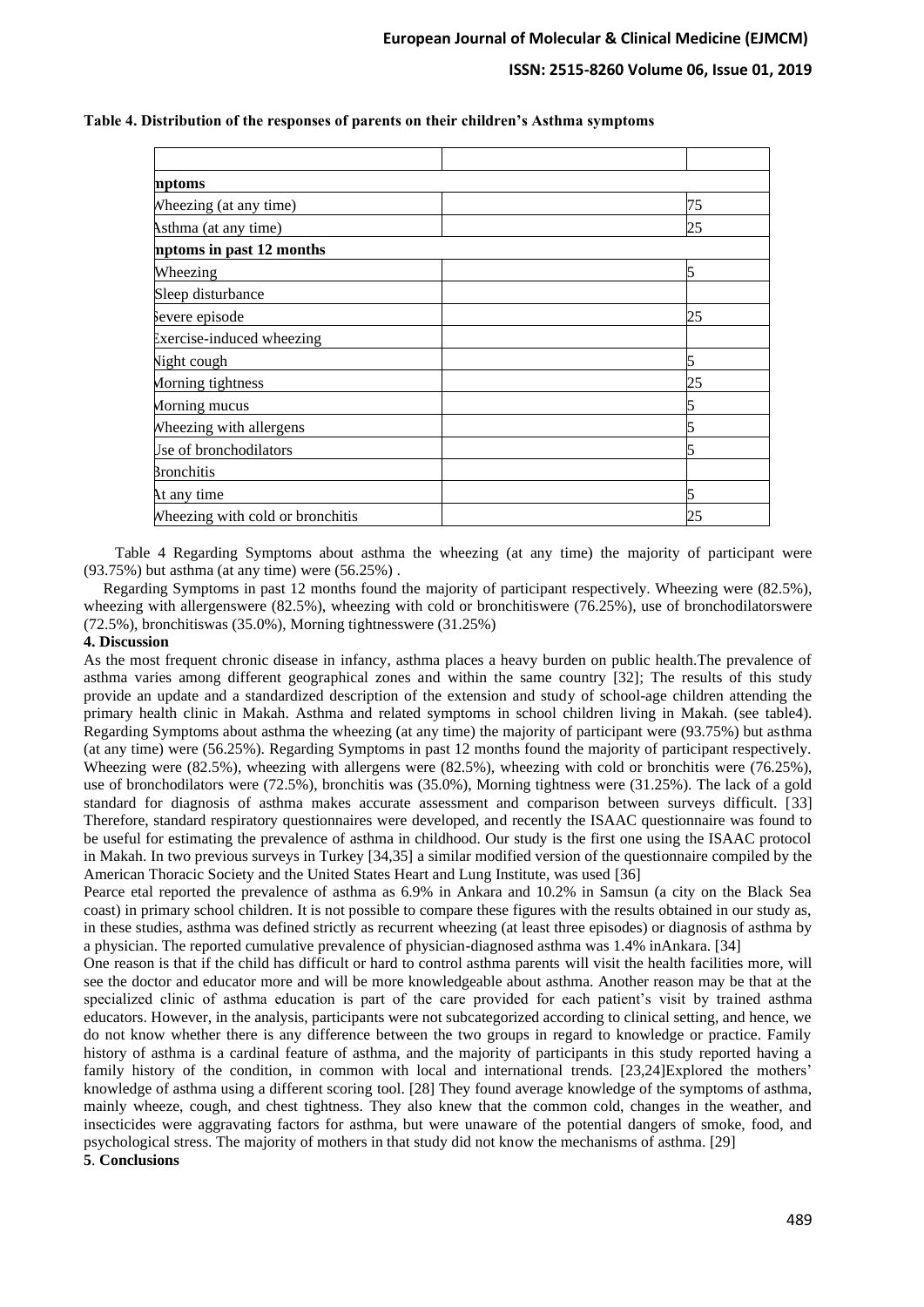#### **ISSN: 2515-8260 Volume 06, Issue 01, 2019**

Our estimates of the prevalence and severity of asthma symptoms in schoolchildren aged <5,>5 , schoolchildren of both age groups presented similar estimates of current asthma symptoms, as other studies, with children presenting a higher prevalence than adolescents. The associations with currentasthma symptoms established for each age group included a set of alimentary and behavioral habits, some demonstrated in other global studies, others not. This lack of finding consistency demonstrates the complex relationships among asthma symptoms, pre-disposition, and environmental lifestyles. Therefore, future in-depth research is needed to assess the interactions between asthma symptoms and current lifestyles in both the population and around the world.

### **6. References**

1. To, T., Stanojevic, S., Moores, G., Gershon, A. S., Bateman, E. D., Cruz, A. A., & Boulet, L. P. (2012). Global asthma prevalence in adults: findings from the cross-sectional world health survey. *BMC public health*, *12*(1), 1-8.

2. Beasley, R., Ellwood, P., & Asher, I. (2003). International patterns of the prevalence of pediatric asthma: the ISAAC program. *Pediatric Clinics*, *50*(3), 539-553.

3. Warner, J. O., Pohunek, P., Marguet, C., Roche, W. R., & Clough, J. B. (2000). Issues in understanding childhood asthma. *Journal of allergy and clinical immunology*, *105*(2), S473-S476.

4. Silvestri, M., Sabatini, F., Defilippi, A. C., & Rossi, G. A. (2004). The wheezy infant-immunological and molecular considerations. *Paediatric respiratory reviews*, *5*, S81-S87.

5. Lau, S., Illi, S., Platts‐Mills, T. A. E., Riposo, D., Nickel, R., Grüber, C., ... & Multicentre Allergy Study Group. (2005). Longitudinal study on the relationship between cat allergen and endotoxin exposure, sensitization, cat‐specific IgG and development of asthma in childhood–report of the German Multicentre Allergy Study (MAS 90). *Allergy*, *60*(6), 766-773.

6. Burney, P. G., Chinn, S., & Rona, R. J. (1990). Has the prevalence of asthma increased in children? Evidence from the national study of health and growth 1973-86. *British medical journal*, *300*(6735), 1306-1310.

7. Al Ghamdi, B. R., Mahfouz, A. A., Abdel Moneim, I., Khan, M. Y., & Daffallah, A. A. (2008). Altitude and bronchial asthma in south-western Saudi Arabia. *EMHJ-Eastern Mediterranean Health Journal, 14 (1), 17-23, 2008*.

8. Hancox, R. J., Milne, B. J., Taylor, D. R., Greene, J. M., Cowan, J. O., Flannery, E. M., ... & Sears, M. R. (2004). Relationship between socioeconomic status and asthma: a longitudinal cohort study. *Thorax*, *59*(5), 376-380. 9. Liu, T., Wang, F., Wang, G., & Mao, H. (2018). Efficacy and safety of benralizumab in patients with eosinophilic asthma: a meta-analysis of randomized placebo-controlled trials. *Frontiers of medicine*, *12*(3), 340-349.

10. BinSaeed, A. A., Torchyan, A. A., Alsadhan, A. A., Almidani, G. M., Alsubaie, A. A., Aldakhail, A. A., ... & Alsaadi, M. M. (2014). Determinants of asthma control among children in Saudi Arabia. *Journal Of Asthma*, *51*(4), 435-439.

11. Al Frayh, A. R., Shakoor, Z., ElRab, M. G., & Hasnain, S. M. (2001). Increased prevalence of asthma in Saudi Arabia. *Annals of Allergy, Asthma & Immunology*, *86*(3), 292-296.

12. Saraçlar, Y., Yiĝit, S., Adalioĝlu, G., Tuncer, A., & Tunçbilek, E. (1997). Prevalence of allergic diseases and influencing factors in primary-school children in the Ankara Region of Turkey. *Journal of Asthma*, *34*(1), 23-30.

13. Abudahish, A., & Bella, H. (2006). Primary care physicians perceptions and practices on asthma care in Aseer region, Saudi Arabia. *Saudi medical journal*, *27*(3), 333-337.

14. Masoli, M., Fabian, D., Holt, S., Beasley, R., & Global Initiative for Asthma (GINA) Program. (2004). The global burden of asthma: executive summary of the GINA Dissemination Committee report. *Allergy*, *59*(5), 469-478. 15. Sobki, S. H., & Zakzouk, S. M. (2004). Point prevalence of allergic rhinitis among Saudi children. *Rhinology*, *42*, 137-140.

16. Al-Harbi, S., Al-Harbi, A. S., Al-Khorayyef, A., Al-Qwaiee, M., Al-Shamarani, A., Al-Aslani, W., ... & Yousef, A. (2016). Awareness regarding childhood asthma in

17. Peterson-Sweeney, K., McMullen, A., Yoos, H. L., & Kitzman, H. (2003). Parental perceptions of their child's asthma: management and medication use. *Journal of Pediatric Health Care*, *17*(3), 118-125.

18. Zaraket, R., Al-Tannir, M. A., Bin Abdulhak, A. A., Shatila, A., & Lababidi, H. (2011). Parental perceptions and beliefs about childhood asthma: a cross-sectional study. *Croatian medical journal*, *52*(5), 637-643.

19. US Department of Health and Human Services. (2006). The health consequences of involuntary exposure to tobacco smoke: a report of the Surgeon General.

20. Fadzil, A., & Norzila, M. Z. (2002). Parental asthma knowledge. *The Medical Journal of Malaysia*, *57*(4), 474- 481.

21. Liu, A. H., Zeiger, R., Sorkness, C., Mahr, T., Ostrom, N., Burgess, S., ... & Manjunath, R. (2007). Development and cross-sectional validation of the Childhood Asthma Control Test. *Journal of Allergy and Clinical Immunology*, *119*(4), 817-825.

22. National Heart, Lung, and Blood Institute. (2002). Global initiative for asthma: global strategy for asthma management and prevention. *Bethesda, MD: National Institutes of Health*.

23. World Health Organization (WHO). Bronchial asthma. Available via http://www.who.int/ mediacentre/factsheets/fs206/en/ (Accessed 11 September 2016).

24. El-Hefny AM, Nassar SI, El-Heneidy FM, Said M, ElBeleidy AS, El-Marsafy E, Moustafa NA, El-Falaky M, Haddad Z. Epidemiology of childhood asthma in Cairo. Med J Cairo University. 1994; 62(2):505–518.